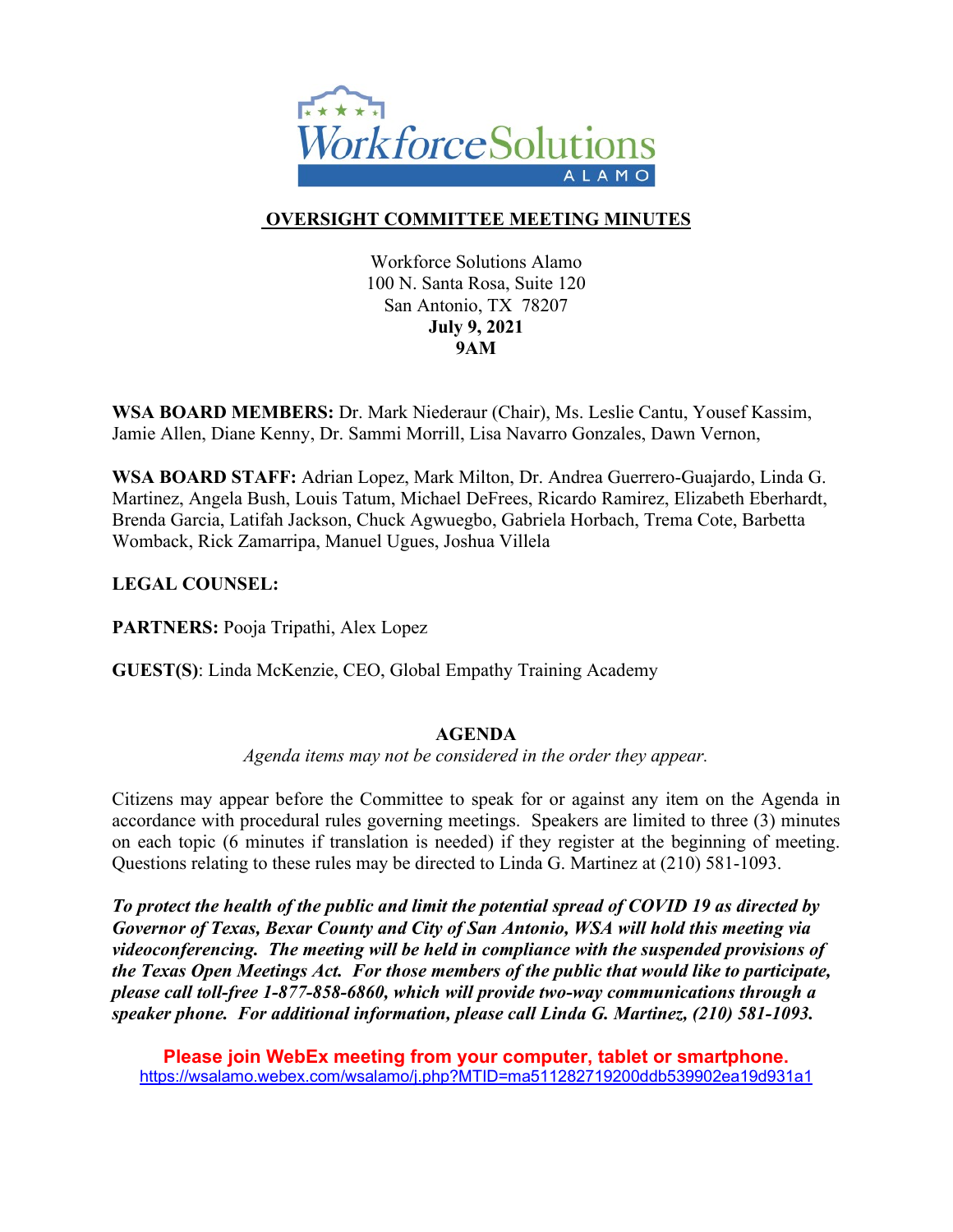## **You can also dial in using your phone. United States (Toll Free): 1-415-655-0002**

# **Meeting Number & Access Code: 146 595 9382**

# **New to WebEx? Get the app now and be ready when your first meeting starts:**  <https://www.webex.com/>

**During the Public Comments portion of the meeting (Agenda Item 3), the Public may type their name into the chat box or unmute themselves and state their name.**

**The meeting host will call each member of the public for comments, in the order their names were submitted.**

- I. CALL TO ORDER AND QUORUM DETERMINATION Presenter: Dr. Mark Niederaur, Chair **The meeting was called to order at 9AM**
- II. DECLARATION CONFLICT OF INTEREST Presenter: Dr. Mark Niederaur, Chair **There are no conflicts of interest**
- III. PUBLIC COMMENT Presenter: Dr. Mark Niederaur, Chair **There are no public comments.**
- IV. CONSENT AGENDA (DISCUSSION AND POSSIBLE ACTION) MEETING MINUTES – May 28, 2021 Presenter: Dr. Mark Niederaur, Chair **Upon motion by Board Member Ms. Leslie Cantu and 2nd by Board Member Lisa Navarro Gonzales minutes for May 28, 2021 were approved. Committee unanimously approved motion carried.**
- V. BRIEFING

Presenter: Mr. Mark Milton, COO

- Mr. Mark Milton provided an update and highlighted elements related to Programs and Performance to the Oversight Committee. Mr. Milton informed the Committee that return to the office for WSA Board staff has been established for July. Return to office procedures will go into effect in July. All Centers are currently open to the public and are receiving clients (appointments and virtually). All parking lots are equipped with Wi-Fi.
	- a. Operational Updates
	- b. Performance and Programs Reports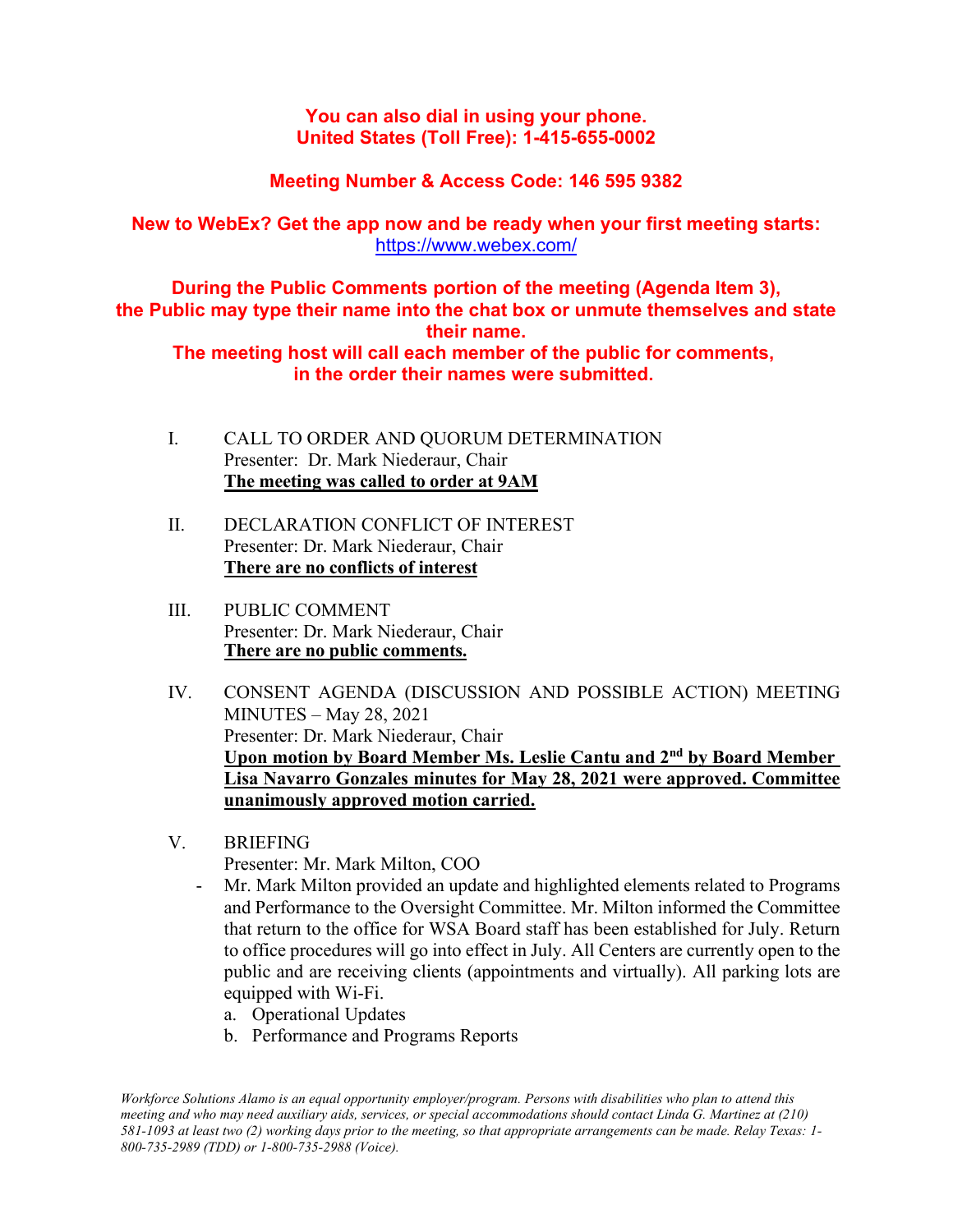- Mr. Milton stated regarding TWC-Contracted Performance, WSA is Meeting and/or Exceeding 13/15 TWC-contracted performance measures. Plans are in place to improve WIOA Dislocated Worker Post Qtr. Earnings and measurable skills gain.
- He also mentioned Bexar County and COSA projects are in progress and production is being made on each. Training is on schedule and OJT is behind. We are not accepting new enrollees into either program at this point until the pipeline of clients is cleared.
- WSA is pursuing two new Skills Development Grants Boeing and Lonestar National Bank at approximately \$500,000 total to train and upskill workers in these populations. JET grants with 3 ISD's have been executed.
- WSA conducted 6 significant hiring events in spring with over 500 job seekers attending in total.
- WSA is currently managing 20 grants or special programs outside of the traditional TWC formula funding streams.
- WSA is working closely with C2 to develop and formalize the sector-based model and we have developed a new scorecard for tracking performance.
- Childcare enrollments are exceeding goal at 99%. We are up from 93% last reporting period.
- Mr. Milton also addressed the accomplishments for year 2020-2021. WSA is currently ranked in the top four of state performers.
- WSA has secured an additional \$43 million in childcare funds from TWC for the remainder of the year.
- -

# VI. CONTRACT RENEWALS AND/OR APPROVAL (DISCUSSION AND POSSIBLE ACTION)

- Ms. Latifah Jackson, Director Contracts and Procurement presented to the Committee upcoming contract renewals.
- a. Adult Services
- C2 GPS's Adult and American Job Services contract was initiated 10/01/2019 with three one-year renewal options. The option to renew the contract for the upcoming  $10/01/2021 - 09/30/2022$  term, which is the second of three one-year renewal options in the procurement cycle of this contract. The contract will have two additional one-year terms remaining.
- C2 has met compliance with deliverables outlined in the contract including having adequate operating and management systems to effectively provide services in 13-County region; maintained adequate staffing to provide services; has actively participated in the collaboration and development of local partnerships.
- C2 has met and or exceeded all TWC-contracted and local performance measures; maintained fiscal integrity; has shown improvements to meet expenditure benchmarks tied to the provision of direct services; has adhered to quality assurance and compliance requirements in accordance with local, state, and federal regulations with no questioned costs and demonstrated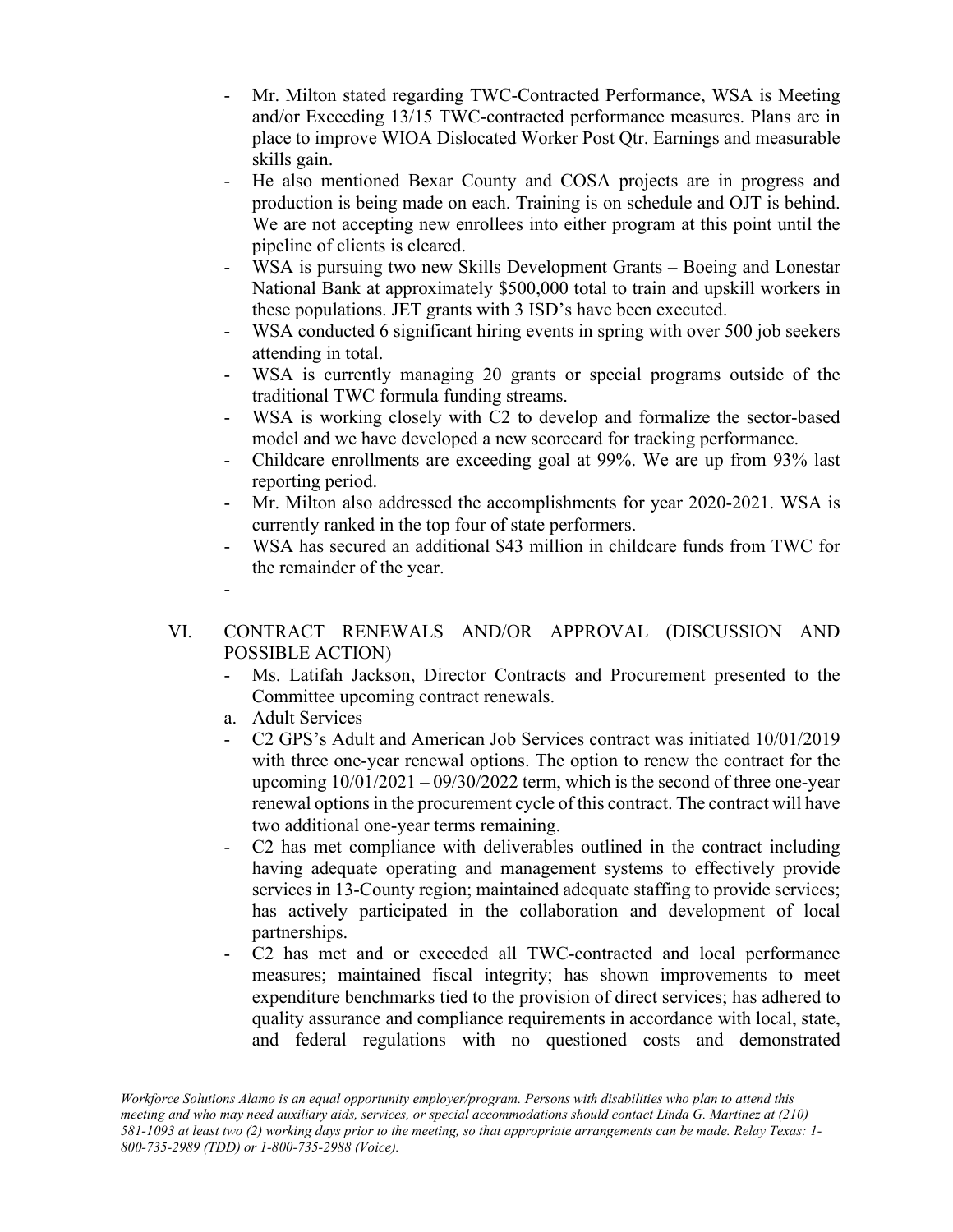improvements in areas needing improvements; displays professionalism at all levels.

## **Upon motion by Board Member Ms. Leslie Cantu and 2nd by Board Member Lisa Navarro Gonzales the Committee approved the contract renewal of C2 Global upon resolution of pending fiscal integrity review.**

- b. Urban Youth
- C2 GPS's Youth Urban Services contract was initiated 10/01/2018 with three one-year renewal options. The Board elected to renew the contract for the second term for 10/01/2020 - 09/30/2021.The option to renew the contract for the upcoming  $10/01/2021 - 09/30/2022$  term, which is the third and final oneyear renewal options in the procurement cycle of this contract.
- Met compliance with deliverables outlined in the contract including having adequate operating and management systems to effectively provide services in Bexar County; maintained adequate staffing to provide services; actively participated in the collaboration and development of local partnerships. Notably, C2 has increased and strengthened partnering throughout the community, including COSA, Next Level, Youth build, and others.
- **Upon motion by Board Member Ms. Leslie Cantu and 2nd by Board Member Jamie Allen the Committee approved the renewal of C2 Global Youth Urban Services contract upon resolution of pending fiscal integrity review.**
- c. Rural Youth
- SERCO's Youth Rural Services contract was initiated  $10/01/2018$  with three one-year renewal options. The Board elected to renew the contract fora second term 10/01/2020-09/30/2021. The option to renew the contract for the upcoming  $10/01/2021 - 09/30/2022$  term, which is the third and final one-year renewal options in the procurement cycle of this contract.
- Met compliance with deliverables outlined in the contract including having adequate operating and management systems to effectively provide services in the 12 rural counties; maintained adequate staffing to provide services; actively participated in the collaboration and development of local partnerships. SERCO has effectively transformed services for youth in the rural areas, particularly in counties where services had been dormant.
- Met and, or, exceeded all TWC-contracted and local performance measures; maintained fiscal integrity; has shown improvements to meet expenditure benchmarks tied to the provision of direct services; has adhered to quality assurance and compliance requirements in accordance to local, state, and federal regulations including no questioned costs and minimal findings; displays professionalism at all levels.

**Upon motion by Board Member Ms. Leslie Cantu and 2nd by Board Member Dr. Sammi Morrill the Committee approved the renewal of SERCO's Youth Rural Service contract for the period of 10/1/2021 – 09/30/2022.**

*Workforce Solutions Alamo is an equal opportunity employer/program. Persons with disabilities who plan to attend this meeting and who may need auxiliary aids, services, or special accommodations should contact Linda G. Martinez at (210) 581-1093 at least two (2) working days prior to the meeting, so that appropriate arrangements can be made. Relay Texas: 1- 800-735-2989 (TDD) or 1-800-735-2988 (Voice).*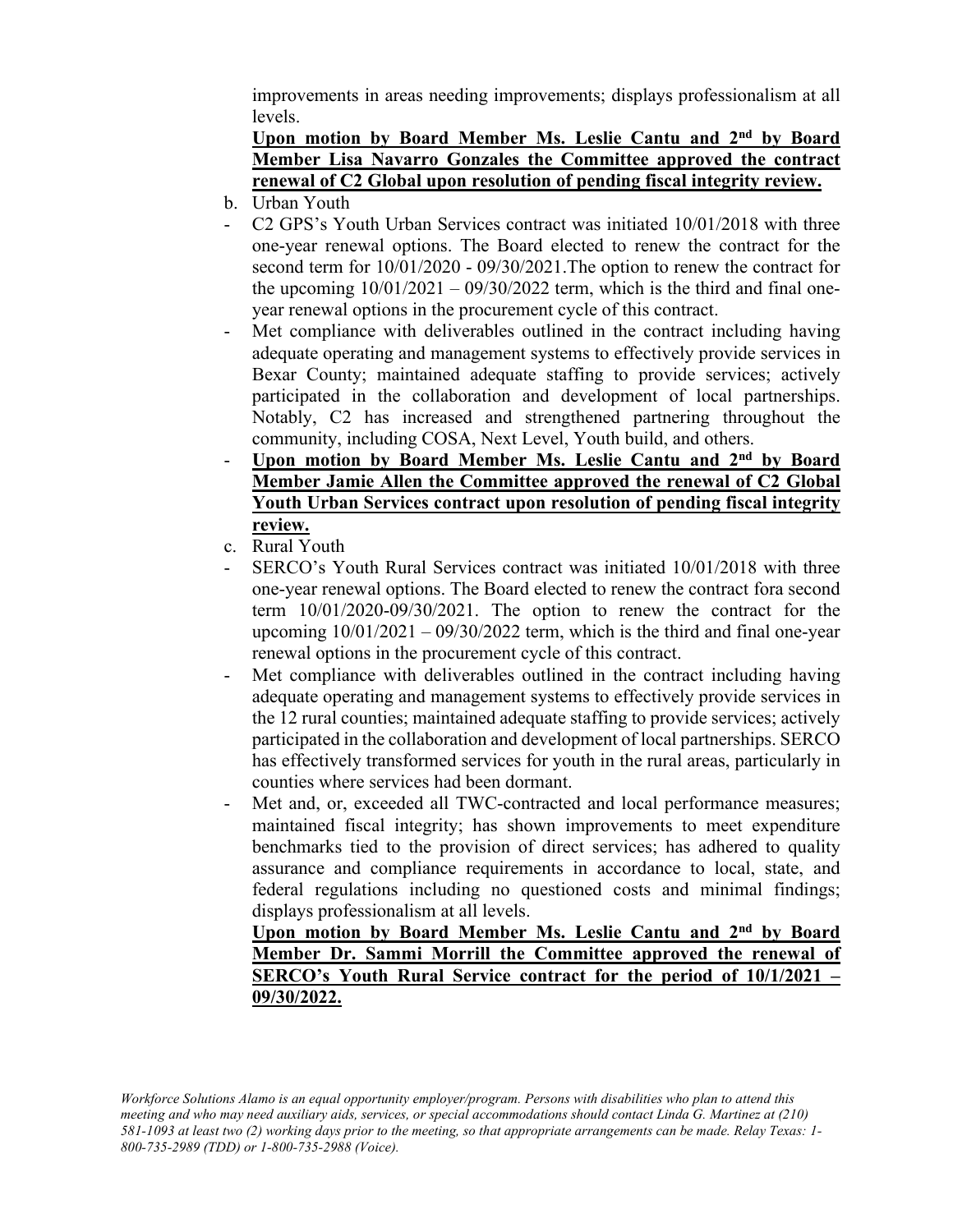- d. Child Care Quality
- City of San Antonio, cost reimbursement contract for Child Care Quality Services was initiated 04/01/2021 with three one-year subsequent renewal options. The option to renew the contract for the upcoming  $10/01/2021 -$
- $09/30/2022$  term. This will be the of first one-year renewal options in the procurement cycle. Passed Fiscal Integrity Review.
- The Child Care Quality (CCQ) services contract provides services and activities to implement & support the Texas Rising Star program. Texas Rising Star Mentors provide mentoring and technical assistance to providers working towards TRS certification as well as ongoing mentoring to ensure quality is maintained and/or elevated. Texas Rising Star Assessors conduct initial certification assessments, annual monitoring assessments, recertification assessments, facility move assessments, reconsideration assessments and category reconsideration assessments. In addition, the CCQ contract provides funding for the implementation of childcare quality improvement activities, and special projects structured to increase the number of TRS providers and increase the star levels of existing childcare centers.

#### **Upon motion by Board Member Ms. Leslie Cantu and 2nd by Board Member Lisa Navarro Gonzales the Committee approved the 1st renewal of COSA Child Care Quality Service contract for the period of 10/1/2021 – 09/30/2022.**

## VII. CONTRACT APPROVAL (DISCUSSION AND POSSIBLE ACTION)

- a. Child Care Services
- The Child Care Services (CCS) program provides subsidized care for eligible families engaged in work or education and/or training activities. It also provides support for quality initiatives (i.e. early childhood development activities). CCS funding represents approximately 60% of WSA's total funding.
- The City of San Antonio (CoSA) is WSA's current CCS contractor. CCS was last procured in 2017. WSA staff issued a solicitation for a single contractor to provide childcare services for the Alamo region.
- The proposal was evaluated by a 3-member independent evaluation team for reviewing and scoring and a fiscal integrity check was performed by a WSA contractor. The evaluators were separately procured by WSA.
- CoSA scored an average of 91.67 out of 105 points. The procurement was conducted in accordance with applicable procurement standards, including those specified in the TWC Financial Manual for Grants and Contracts. **Upon motion by Board Member Dr. Sammi Morrill and 2nd by Board**

# **Member Jamie Allen the Committee approved awarding the Child Care Services contract to CoSA.**

## VIII. BRIEFING: QUALITY ASSURANCE

#### Presenter: Ricardo Ramirez, Director Quality Assurance

- a. Quality Assurance Monitoring Report
- Mr. Ricardo Ramirez provided the Oversight Committee a briefing on the Quality Assurance activities, including operations, an updated timeline,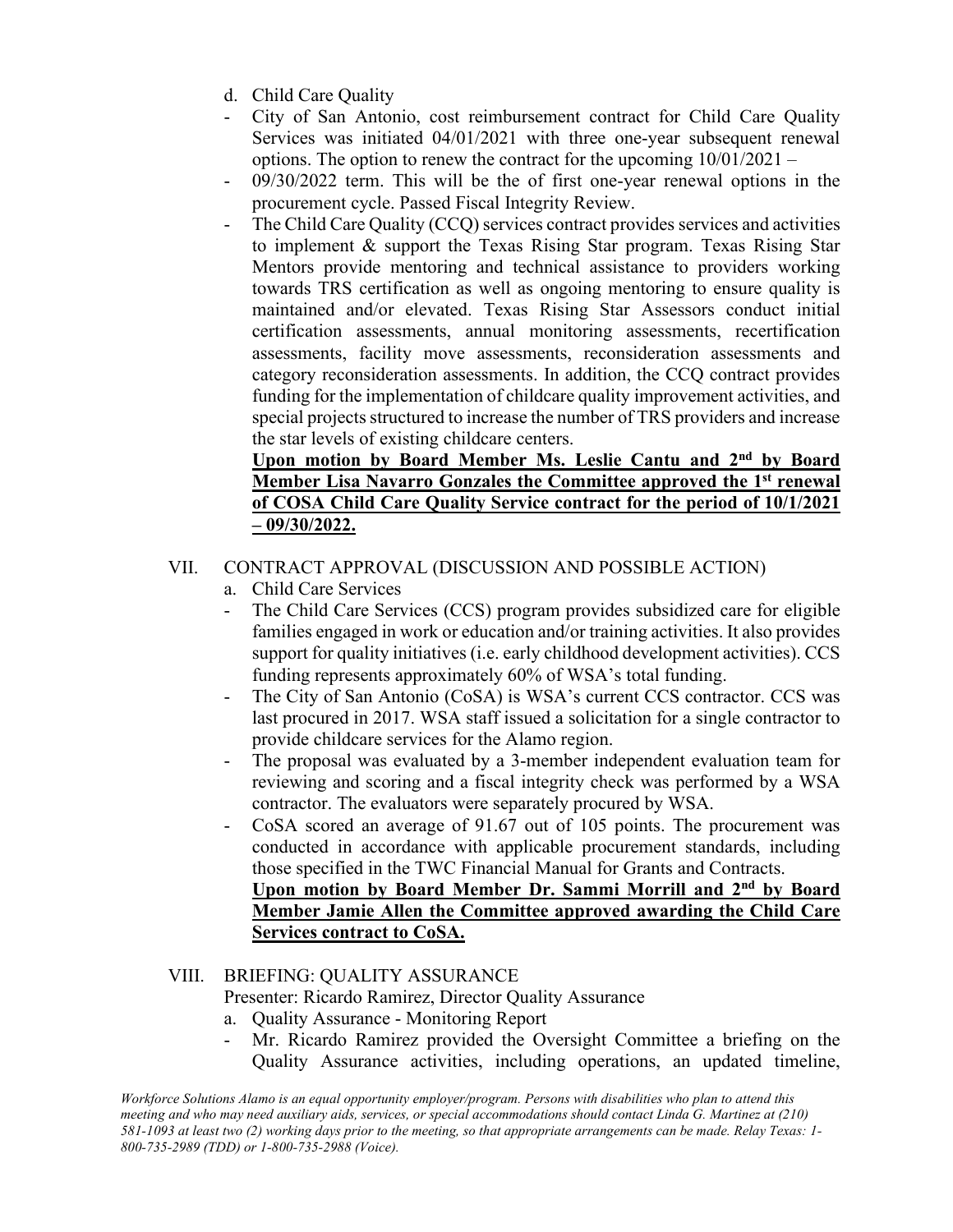progress, and outcomes. The timeline will continue to be adjusted to meet goals and other requirements.

- Mr. Ramirez introduced new staff member, Monica Arambula, Fiscal Monitor II to the Quality Assurance Team.
- Mr. Ramirez informed the Committee voting on renewing the Compliance & Programmatic Monitoring contract with Ms. Christine H. Nguyen, CPA. The contract is on its last year and will need to be procured after this 10/2021 to 09/2022 term.
- Mr. Ramirez added TWC will be conducting monitoring and documents will be submitted within a week's time.

#### IX. CEO REPORT

Presenter: Mr. Adrian Lopez, CEO

- a. Unemployment Claims and Unemployment Rate
- Mr. Lopez, CEO provided updated unemployment rates to the Oversight Committee.
- 20k people are still applying for unemployment a month has decreased from 30k.
- b. Employer Events
- Mr. Lopez also informed the Oversight Committee of employer events that have taken place since Jan. 2021.
- WSA has had 65 events with about 3200 job seekers. There are over 11k positions and a little over 1000 interviews.
- Dr. Guajardo informed the Oversight Committee that WSA was contacted by the Enroll Coalition, which was created to maximize the enrollment in the health care market. This is to assist anyone who has received an unemployment benefit at least one week in the calendar year of 2021 is eligible.

## X. CHAIR REPORT

Presenter: Dr. Mark Niederaur, Chair

Dr. Niederaur applauded the WSA leadership for doing an excellent job during the pandemic and the flexibility of the programs to reach the community.

#### XI. **Executive Session:**

**Pursuant to Chapter 551 of the Texas Open Meetings Act, the Committee may recess into Executive Session for discussion on any issue for which there is an exception to the Act as set out in section 551.071 et. seq. including, but not limited to, the following:** 

- **a. Government Code §551.072 – Discussions Regarding Purchase, Exchange, Lease, or Value of Real Property if Deliberation in an Open Meeting Would Have a Detrimental Effect on the Position of Workforce Solutions Alamo in Negotiations with a Third Party;**
- **b. Government Code §551.071 - All Matters Where Workforce Solutions Alamo Seeks the Advice of its Attorney as Privileged Communications**